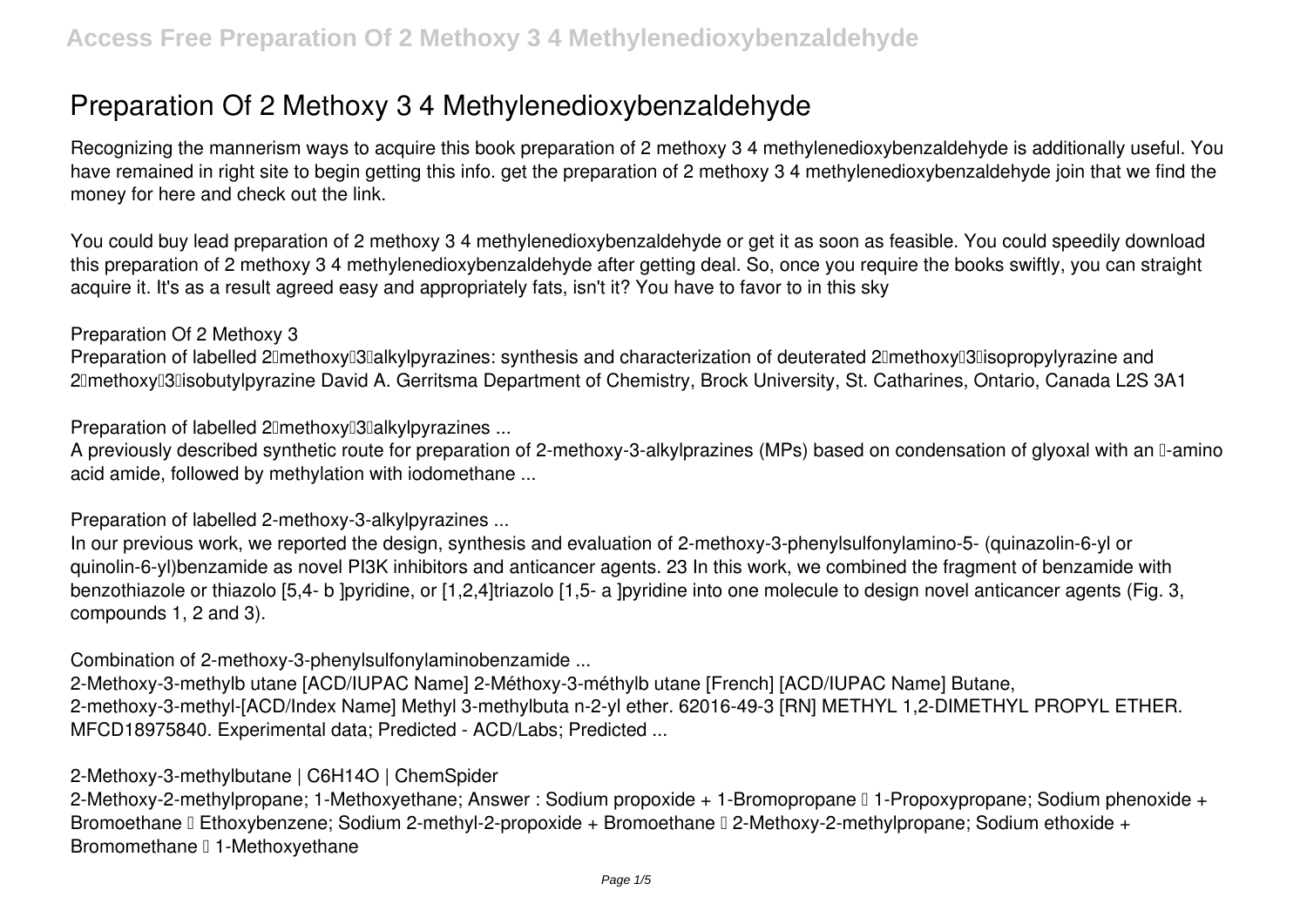#### **Preparation of Ether**

Preparation Of 2 Methoxy 3 2-methoxy-2-methylpropan-1-amine. 89282-70-2. 2-Methoxy-2-methylpropylamine. 2-METHOXY-2-METHYL-PROPYLAMINE. 2-methoxyisobutylamine CN101671245A - Process for preparing 3... 3-Methoxy-2-hydroxybenzaldehyde. Oxy-2 methoxy-3 benzaldehyde. 2-Hydroxy-3-methoxy-benzaldehyde. m-Anisaldehyde, 2-hydroxy-NSC 2150. o-Vanillin, 99%.

**Preparation Of 2 Methoxy 3 4 Methylenedioxybenzaldehyde**

Click herell to get an answer to your question  $\mathbb I$  Write the names of reagents and equations for the preparation of the following ethers by Williamson's synthesis:(i) 1 - Propoxypropane (ii) Ethoxybenzene(iii) 2 - Methoxy - 2 - methylpropane (iv) 1 - Methoxyethane

**(iii) 2-Methoxy-2-methylpropane (iv) 1-Methoxyethane**

The present invention relates to a simple economical process for the preparation of 3,4- dihydroxy-2-methyl benzoic acid C1-4 alkyl ester and novel intermediates for use in the process. WO2017199227A1 - Process for preparation of 3,4-dihydroxy-2-methyl benzoic acid alkylester - Google Patents

**WO2017199227A1 - Process for preparation of 3,4-dihydroxy ...**

Preparation of 3-methoxy-1-propanol comprises alkylating 1,3-propandiol with methyl chloride in the presence of a base.

**EP0949235A2 - Process for the preparation of 3-methoxy-1 ...**

Two major steps, N-formylation of (□)-octabase and cyclization of the N-formylated product, involved in synthesis of (+)-3-methoxy-Nformylmorphinan, a key intermediate for production of dextromethorphan (DXM), have been improved to achieve higher yields in shorter time with fewer effluents. Methods of analysis of chemical and enantiomeric purities of the intermediates by HPLC and strategies ...

**An Improved Process for the Preparation of (+)-3-Methoxy-N ...**

Search results for 2-methoxy at Sigma-Aldrich. System Maintenance Alert: Due to planned maintenance of our internal systems, web functionality including order placement, price and availability checks and SDS display will not be available for Asia and several European countries from Saturday, November 7th at 2:30 CET until Sunday, November 8th at 7:00 AM CET.

#### **2-methoxy | Sigma-Aldrich**

The preparation method comprises the following steps: with 3-isochromanone as a starting material, under actions of trimethyl orthoformate and glacial acetic acid, performing condensation reaction to obtain an intermediate, and reacting the intermediate with thionyl chloride and methanol in sequence to obtain the (E)-2-(2'-chloromethyl) phenyl-3-methoxy methyl acrylate.

**CN104250213A - Preparation method of (E)-2-(2 ...**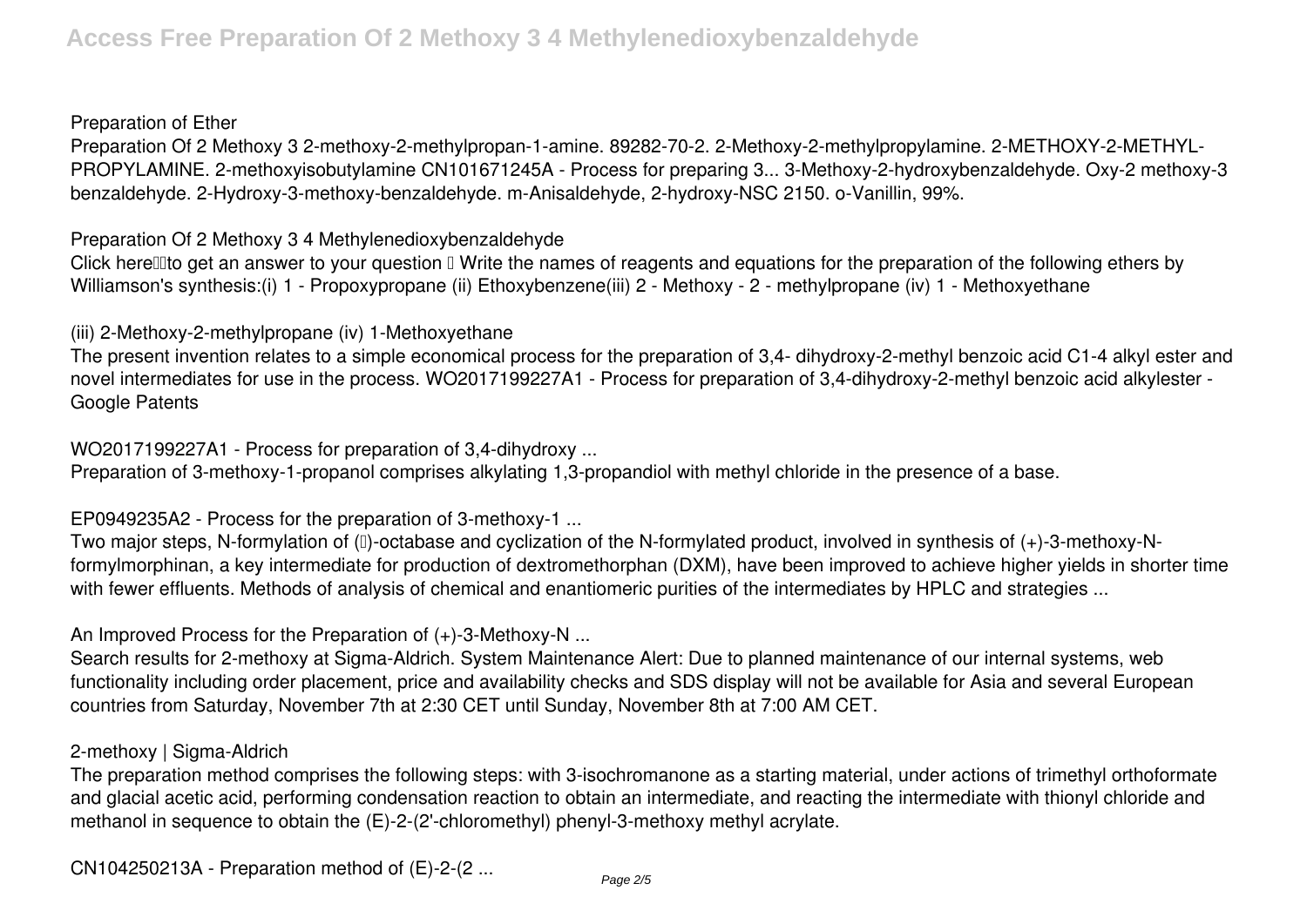The previously unknown methoxy substituted benzene derivative 2,3,3a,4,5,6-hexahydro-8-methoxy-1-phenalene has been prepared by two routes. One starts from 6-methoxy-<sup>[</sup>-tetralone () and involves a single 3-carbon extension and cyclization of the alcohol (); the other starts from 3-(3-methoxyphenyl)propanoic acid

**The preparation of 2,3,3a,4,5,6-hexahydro-8-methoxy-1H ...**

A process for the preparation of the therapeutically active 1-isopropylamino-3- [4- (2-methoxyethyl)phenoxy]-2-propanol of the formula comprising the reaction of 1,2-epoxy-3- [4- (1-acetoxy-2-methoxy-ethyl)phenoxy]-propane with isopropylamine yielding 1-isopropylamino-3- [4- (1-acetoxy-2-methoxyethyl)phenoxy]-2-propanol, which is reduced either by catalytic hydrogenolysis or with sodium borohydride in an inert solvent containing trifluoroacetic acid or methanesulfonic acid to a compound of ...

**Process for the preparation of 1-isopropylamino-3-(4-(2 ...**

Computed by PubChem 2.1 (PubChem release 2019.06.18) XLogP3-AA: 2: Computed by XLogP3 3.0 (PubChem release 2019.06.18) Hydrogen Bond Donor Count: 0: Computed by Cactvs 3.4.6.11 (PubChem release 2019.06.18) Hydrogen Bond Acceptor Count: 2: Computed by Cactvs 3.4.6.11 (PubChem release 2019.06.18) Rotatable Bond Count: 1

### **6-Methoxy-1-tetralone | C11H12O2 - PubChem**

Propane, 2-methoxy-Ether, isopropyl methyl. More... Molecular Weight: 74.12 g/mol. Dates: Modify . 2020-10-31. Create . 2005-03-27. 2-methoxypropane is an ether compound having methyl and isopropyl as the two alkyl groups. It has a role as an anaesthetic. ChEBI. Contents. 1 Structures Expand this section.

# **2-Methoxypropane | C4H10O - PubChem**

Benzoyl-S,O-acetals 1a and 1b were used as chiral auxiliaries to achieve the diastereoselective preparation of both enantiomers of 2-methoxy-2-phenylpent-3-ynoic acids (MPPAs). The latter were condensed with several chiral secondary alcohols and some primary amines to evaluate their potential as chiral derivatizing agents (CDAs).

**Diastereoselective preparation of (R)- and (S)-2-methoxy-2 ...**

2-methoxy-2-methylpropan-1-amine. 89282-70-2. 2-Methoxy-2-methylpropylamine. 2-METHOXY-2-METHYL-PROPYLAMINE. 2-methoxyisobutylamine

#### **2-Methoxy-2-methylpropan-1-amine | C5H13NO - PubChem**

The REACH registered substance data and the C&L Inventory portal will be upgraded, and POPs Regulation data integrated from the 9th November. Please be aware there may be intermittent unavailability while work in ongoing.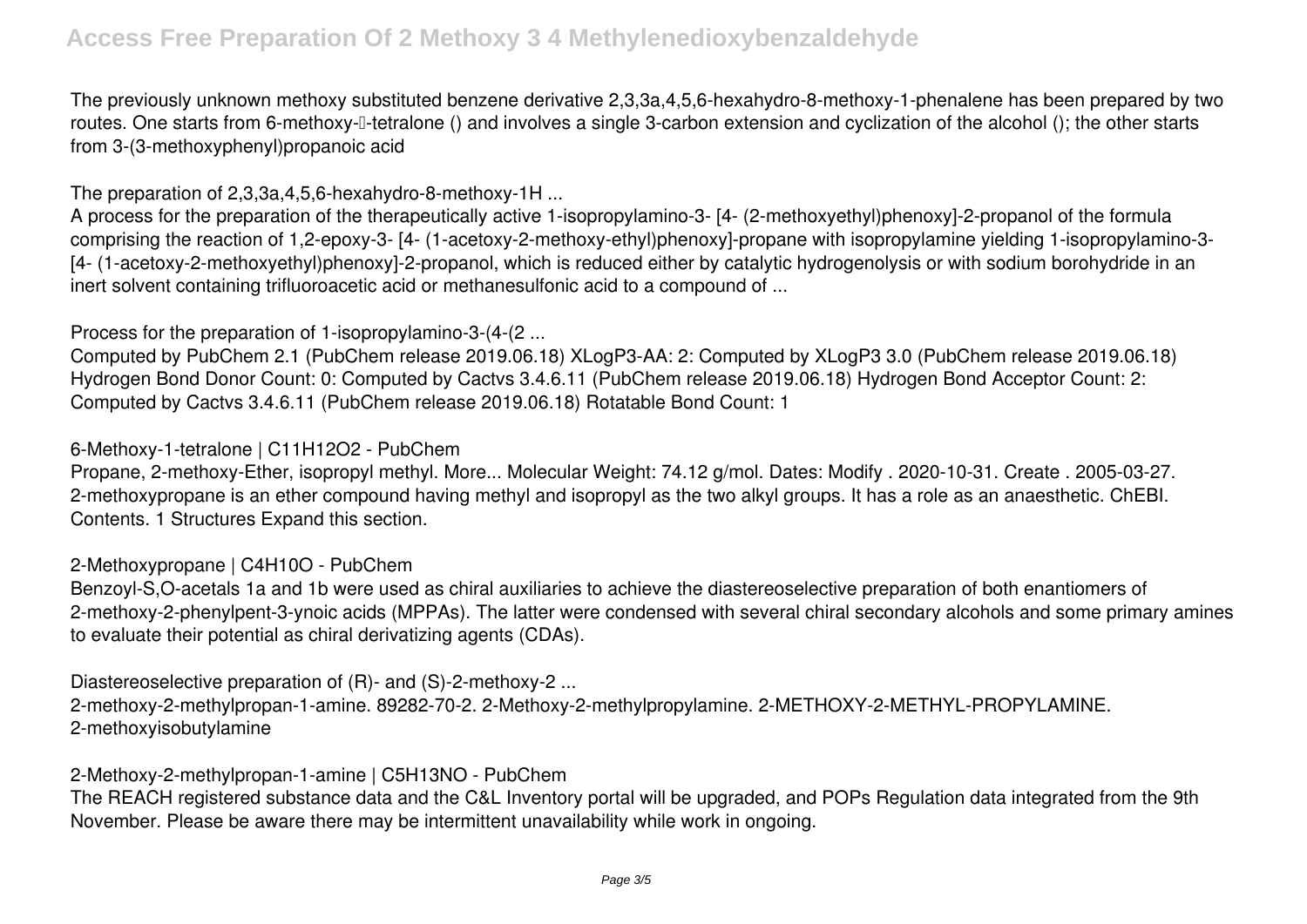# **Access Free Preparation Of 2 Methoxy 3 4 Methylenedioxybenzaldehyde**

During a study of the abnormal dienone-phenol rearrangement discovered by Marvell and Geiszler, Imel (1960) found that 4-oxo-3,3-dimethyl-3,4-dihydrophenanthrene rearranged slowly to a phenol which was tentatively identified as 3,4-dimethyl-l-phenanthrol; further evidence to support this assignment was deemed essential. The recent work by Mallory on the photochemical conversion of stilbenes to phenanthrenes suggested a convenient synthesis of 3,4-dimethyl-l-phenanthrol by demethylating the expected product, 1-methoxy-3,4-dimethylphenanthrene, obtained from the ultraviolet irradiation of 2-methoxy-4,5-dimethylstilbene. This substituted stilbene was synthesized by unequivocal methods and the structure confirmed by spectral methods. Irradiation of the stilbene yielded a different and unexpected product which was identified as 2,3-dimethylphenanthrene (10%), in addition to seven other products. The factors which determine the course of the ring closure step in unsymmetrical cases like that investigated here are not yet clear.

17-Ketosteroids□Advances in Research and Application: 2013 Edition is a ScholarlyBrief□ that delivers timely, authoritative, comprehensive, and specialized information about Estrone in a concise format. The editors have built 17-Ketosteroids Advances in Research and Application: 2013 Edition on the vast information databases of ScholarlyNews.<sup>[]</sup> You can expect the information about Estrone in this book to be deeper than what you can access anywhere else, as well as consistently reliable, authoritative, informed, and relevant. The content of 17-Ketosteroids<sup>[]</sup>Advances in Research and Application: 2013 Edition has been produced by the world<sup>[]</sup>s leading scientists, engineers, analysts, research institutions, and companies. All of the content is from peer-reviewed sources, and all of it is written, assembled, and edited by the editors at ScholarlyEditions<sup>[]</sup> and available exclusively from us. You now have a source you can cite with authority, confidence, and credibility. More information is available at http://www.ScholarlyEditions.com/.

Over the last three decades the importance of organosiliconchemistry has greatly increased because it has opened a number ofnew synthetic strategies. Silicon reagents are usually low-cost,versatile and allow a wide range of reactions. This is the firstHandbook to compile essential Silicon containing reagents and makesuse of the leading reagent database e-EROS. Another hotvolume in the series Handbooks of Reagents for OrganicSynthesis, this is a must-have resource for all syntheticchemists working in drug development and medicinal chemistry. For the selection the Editor focussed on three key syntheticapproaches with the greatest impact: 1. Use of silicon as a 'temporary tether' by unifying a reactivepair of functional groups and taking advantage of theirtemplate-biased intramolecular cyclization. 2. The specific use of the silane functionality as a heterot-butyl group, often colloquially referred to as the use ofsilicon as a 'fat proton'. 3. The use of the Brook rearrangement as an 'anion relaystratagem'. A new feature in this Handbook is the reagent finder, analphabetically organized lookup table Page 4/5